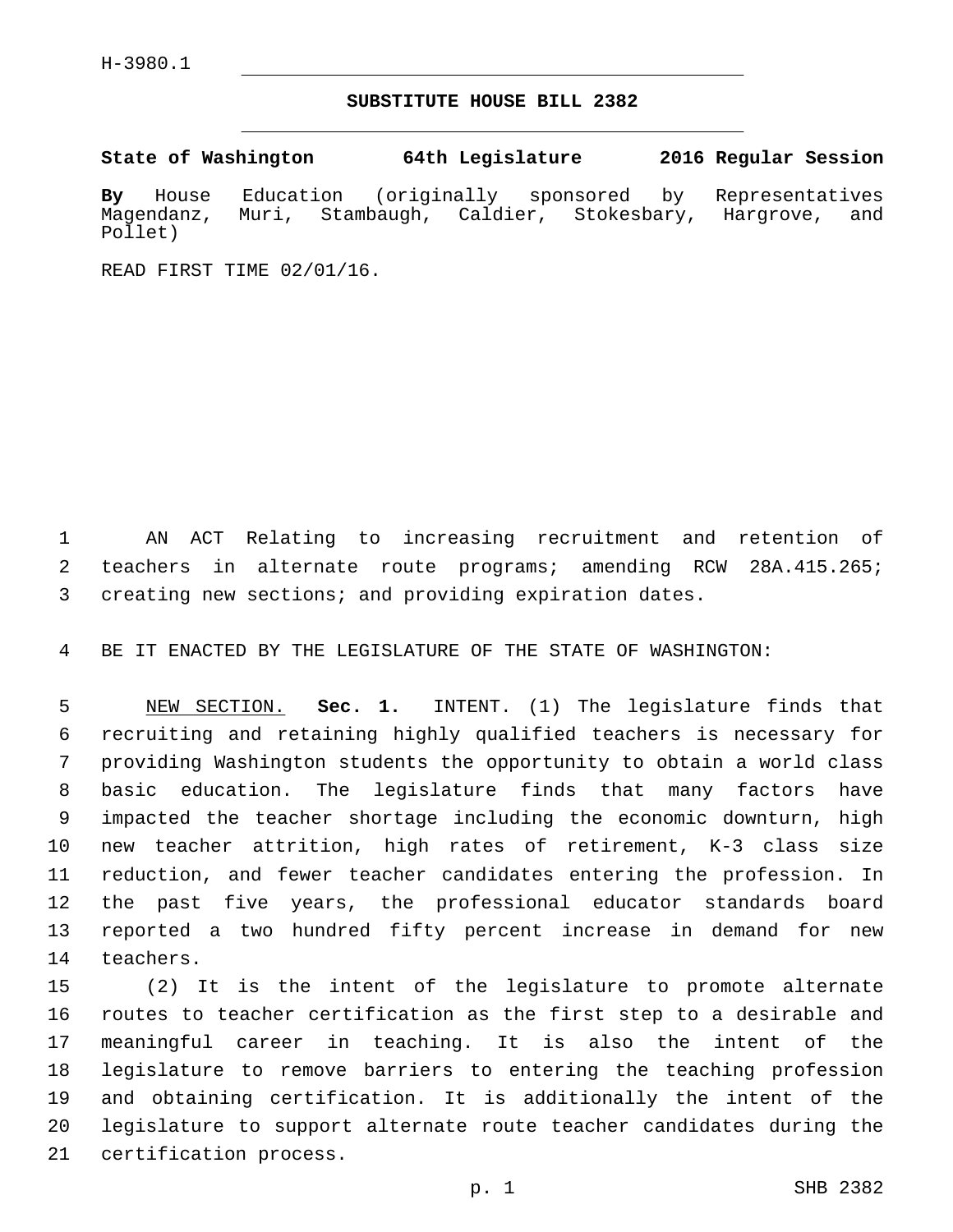(3) The legislature finds that districts must coordinate with universities and colleges to provide quality programs and support for alternate route teacher candidates. Highly qualified candidates will have difficulty seeking employment at districts that do not engage in alternate route programs. It is the intent of the legislature to strengthen and encourage the coordination between Washington state colleges and universities and local school districts. The legislature also intends to encourage colleges and universities to seek professional educator standards board approval for alternate route 10 programs and implement these programs.

 (4) Finally, the legislature intends to improve retention of alternate route teacher candidates by expanding mentoring programs to 13 increase competence and professional support.

 NEW SECTION. **Sec. 2.** AWARENESS CAMPAIGN. (1) The workforce training and education coordinating board, in collaboration with the professional educator standards board, shall work with the student achievement council, the office of the superintendent of public instruction, school districts, educational service districts, the state board for community and technical colleges, the institutions of higher education, major employers, and other parties to develop and disseminate information designed to increase recruitment into approved residency teacher preparation programs at public and private institutions of higher education and alternate route teacher certification programs. The information must be disseminated statewide through the workforce training and education coordinating 26 board and other existing channels.

27 (2) This section expires July 1, 2019.

 NEW SECTION. **Sec. 3.** ADDRESSING BARRIERS. (1) The professional educator standards board shall coordinate meetings between the school districts that do not have approved alternate route teacher certification programs and the nearest public or private institution of higher education with a professional educator standards board- approved teacher preparation program. The purpose of the meetings is to determine whether the districts and institutions can partner to apply to the professional educator standards board to operate an alternate route teacher certification program.

 (2) All professional educator standards board-approved residency teacher preparation programs at institutions of higher education as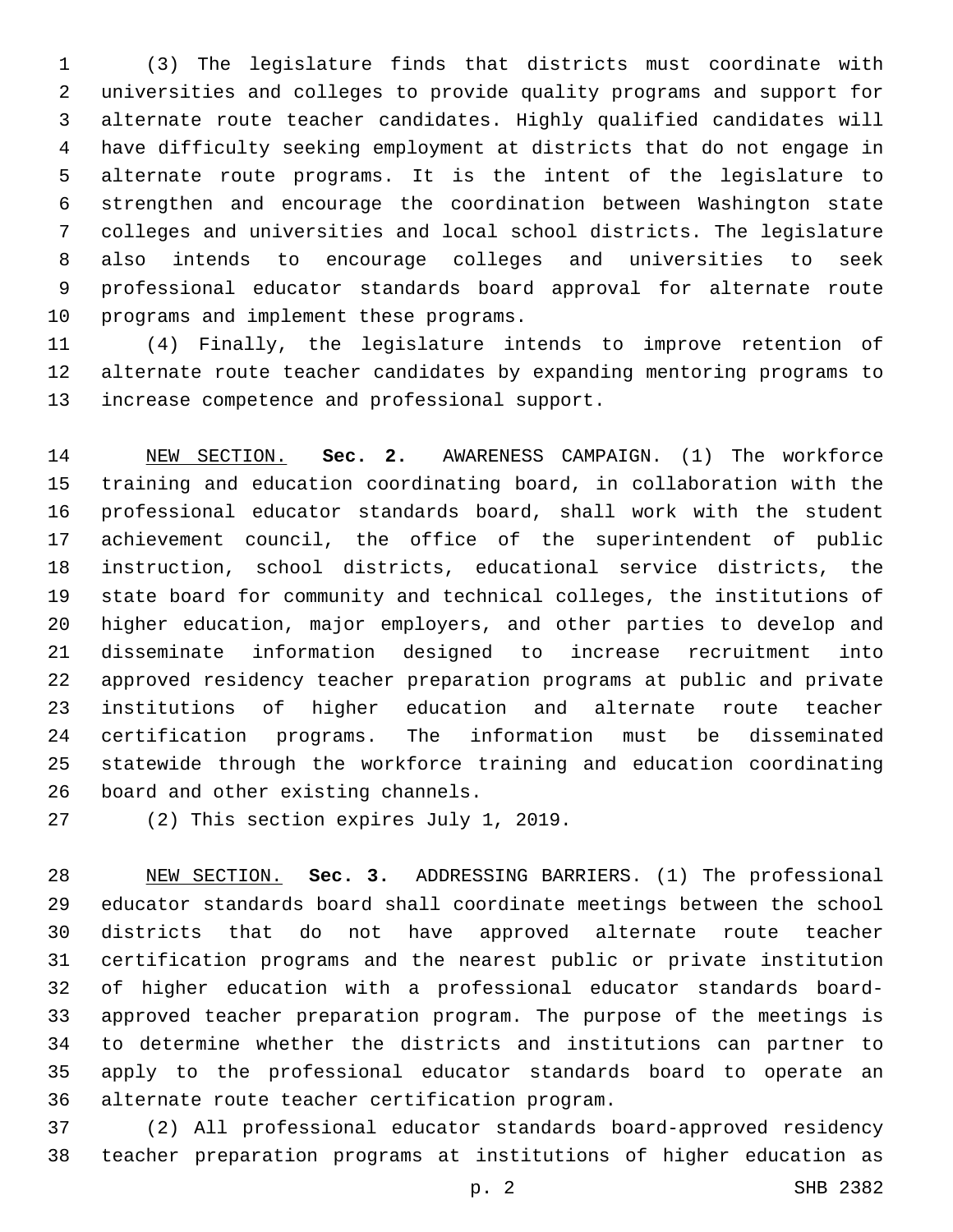defined in RCW 28B.10.016 not currently a partner in an alternative route program must seek approval from the professional educator standards board to offer an alternate route program by submitting the proposal developed under RCW 28A.410.290, or an updated version of the proposal, by September 1, 2016. If approved, the institution of higher education must implement an alternate route program according to a timeline suggested by the professional educator standards board. 8 (3) This section expires July 1, 2017.

 **Sec. 4.** RCW 28A.415.265 and 2013 2nd sp.s. c 18 s 401 are each 10 amended to read as follows:

 (1)(a) The educator support program is established to provide 12 professional development and mentor support for beginning educators, candidates in alternate route teacher programs under RCW 28A.660.040, and educators on probation under RCW 28A.405.100, to be composed of the beginning educator support team for beginning educators and continuous improvement coaching for educators on probation, as 17 provided in this section.

 (b) The superintendent of public instruction shall notify school districts about the educator support program and encourage districts to apply for program funds.

 (2)(a) Subject to funds appropriated for this specific purpose, the office of the superintendent of public instruction shall allocate funds for the beginning educator support team on a competitive basis to individual school districts or consortia of districts. School districts are encouraged to include educational service districts in creating regional consortia. In allocating funds, the office of the superintendent of public instruction shall give priority to school districts with low-performing schools identified under RCW 28A.657.020 as being challenged schools in need of improvement. A portion of the appropriated funds may be used for program coordination and provision of statewide or regional professional development through the office of the superintendent of public instruction.33

 (b) A beginning educator support team must include the following 35 components:

 (i) A paid orientation or individualized assistance before the 37 start of the school year for beginning educators;

 (ii) Assignment of a trained and qualified mentor for the first three years for beginning educators, with intensive support in the

p. 3 SHB 2382